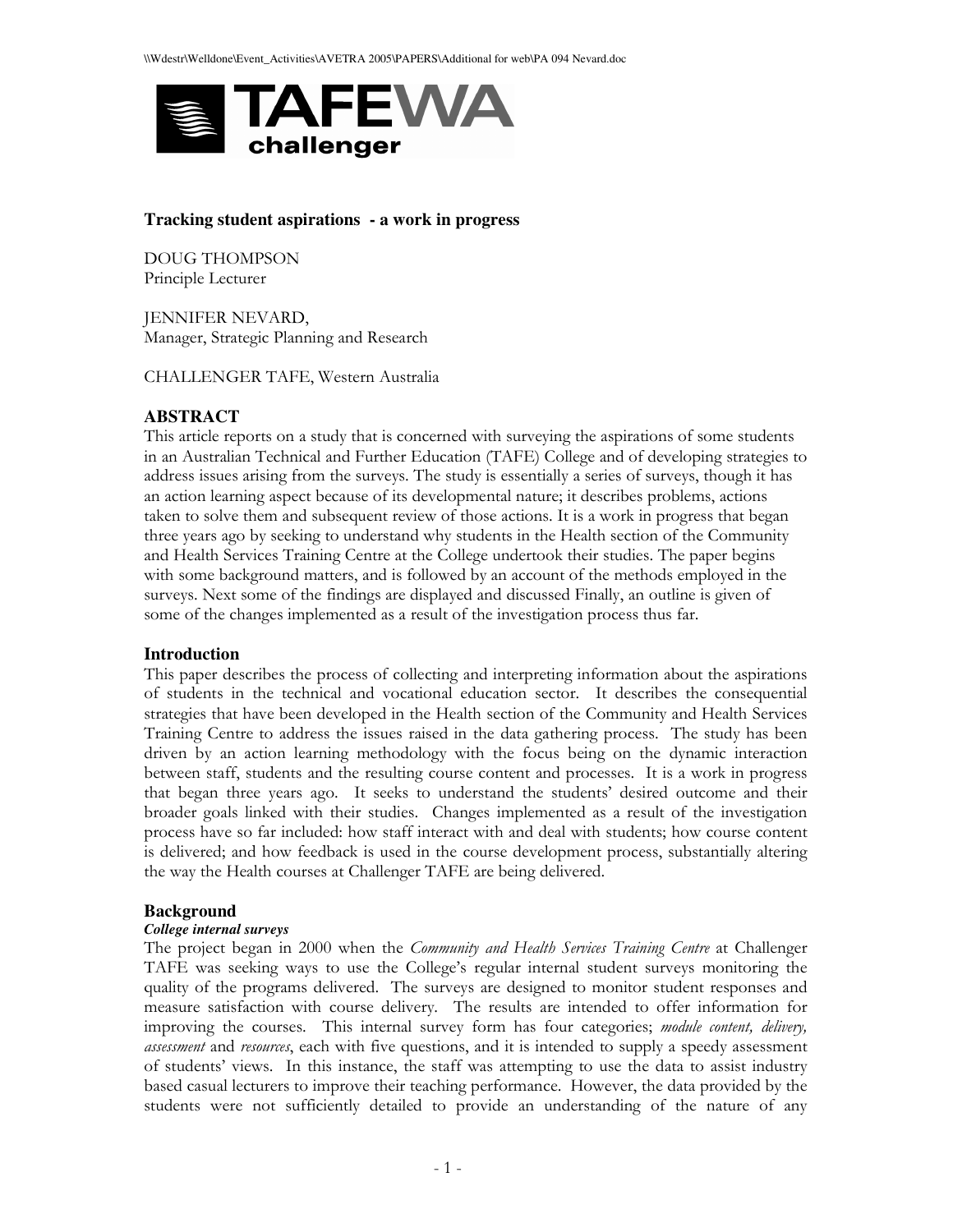shortcomings being signalled in the results in order to apply these to improving the lecturers' skills.

#### Trialing improved survey methodologies

The dilemma for most lecturing staff seeking improvement to course processes is that while sufficient macro level data, such as that provided by the nationally compiled Australian Vocational Education and Training Management Information System of Students (AVETMISS), may exist those data will not necessarily explain what is occurring in any individual group of students. Informal observations seems to indicate that lecturers will draw (untested) assumptions about why students enrol in a course, basing their assumptions on their own prior experience of similar student groups. The staff members were wanting to know, for example, how course delivery was progressing and what components worked well; what needed improving; and whether the course was successfully meeting students' expectations. The initial information gathering process within this project was therefore experimental and relatively unstructured while staff experimented with approaches and questions that might provide insight into the students' motives for being in the course and what they expected to gain from the experience.

### **Clarifying student course aspirations**

From that early investigation, it became evident that the students' views of their courses were very diverse. Furthermore, the diversity of their views on aspects of their learning such as *module* content, delivery, assessment and resources appeared to be linked with the reasons the students provided for enrolling in the course in the first place. The variety of views demonstrated through the survey responses indicated that the delivery staff and program designers required a better understanding of why students were in a particular course and consequently what the students were seeking as desirable outcomes from their studies if there were to be improvements in course outcomes for the students. A project was therefore devised to test whether the Western Australian Department of Training, Research and Performance Directorate's investigation of Outcomes: understanding student motivation would apply to the students in the Community and Health Services Training Centre. The project also undertook to test whether, by taking the students' motivations for being in a course into account thereby adjusting course planning and delivery to more specifically address these expressed course outcomes, the course would achieve superior outcomes for the students.

### **Project aims**

As a way to identify improvements that could be introduced into course structures and processes, staff set out to identify a reliable tool that would capture the students' varied (and changing) aspirations and also monitor their views of personal success. This project therefore became a field trial of some of the observations raised in the report Understanding Student Segments in Vocational Education and Training 01056 (July, 2001)<sup>1</sup>. As a way to identify improvements that could be introduced into course structures and processes, staff set out to identify a reliable tool that would capture the students' varied (and changing) aspirations and also monitor their views of personal success. This project therefore became a field trial of some of the observations raised in the report Understanding Student Segments in Vocational Education and Training 01056 (July, 2001). Research by the WA Department of Training (2001)<sup>2</sup> had identified seven clusters of students that could be identified by their primary reason for attending an accredited TAFE course. The groups were defined as follows:

WA Department of Training (2001) Understanding student segments in vocational education and training: Report 01056 July 2001. Prepared by NFO Donovan Research, Perth.

WA Department of Training, (2001) Outcomes: understanding student motivation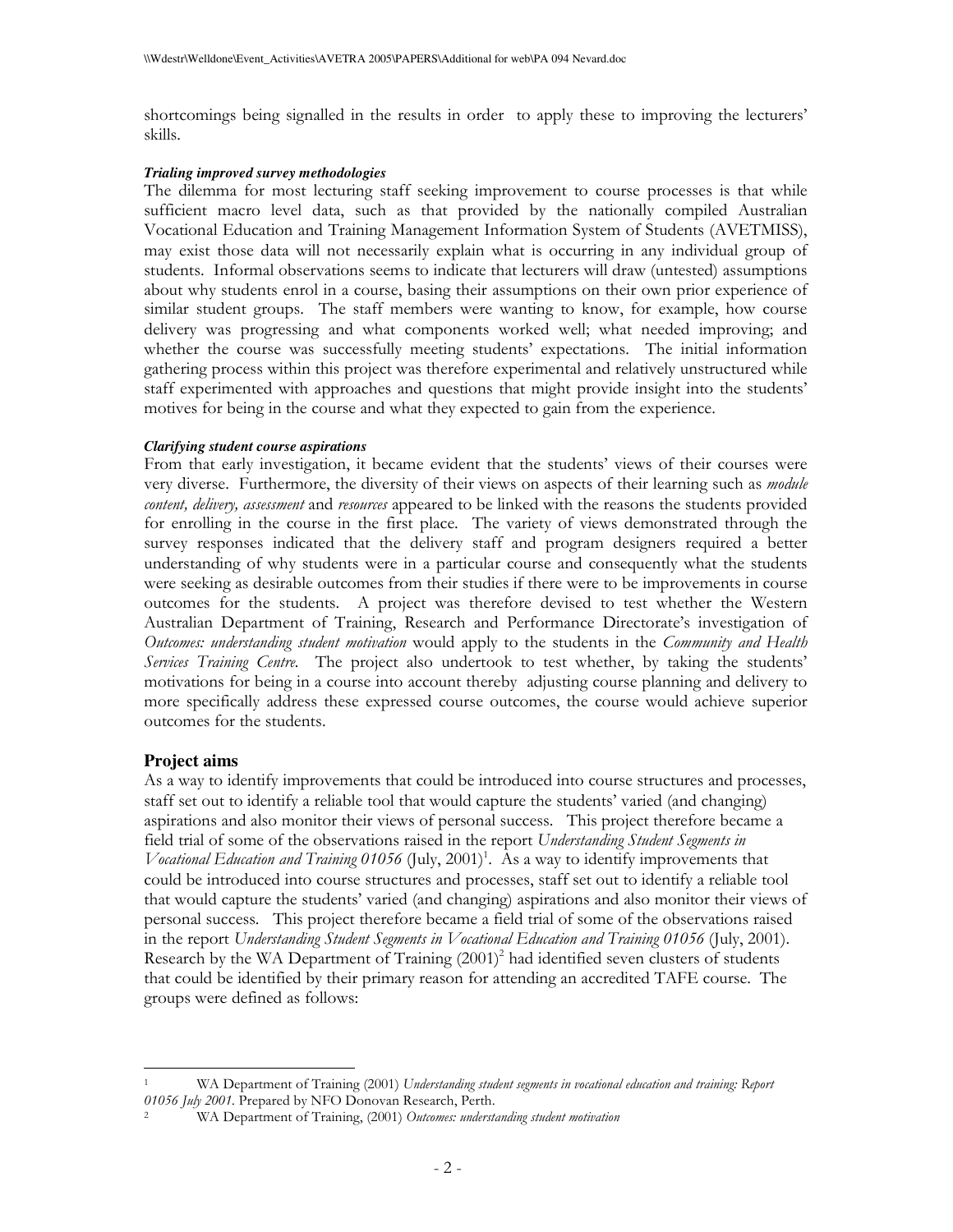| Table 1 Successful course outcomes <sup>3</sup> |                                                                                         |
|-------------------------------------------------|-----------------------------------------------------------------------------------------|
| <b>Student segments</b>                         | Primary motivations                                                                     |
| Labour market entrants                          | To get a job, to start a different career or to get an apprenticeship or<br>traineeship |
| <b>Bridgers</b>                                 | To gain entrance to another course                                                      |
| Skill improvers                                 | To upskill for current job or to gain a promotion                                       |
| Apprentices/trainees                            | Requirement of employment                                                               |
| Further education                               | Personal interest or self development                                                   |
| Self employed                                   | To start own business or develop own business                                           |
| Career changers/reskillers                      | To start a different career, to get a job or to get an apprenticeship or<br>traineeship |

The aim was to develop and apply a survey to students training through the *Community and Health* Services Training Centre at Challenger TAFE, WA. It was intended to gather data on students' motivations for enrolling in a course, identify their predominant desired outcomes and take some measure of their progress towards these outcomes. It was reasoned that levels of students' satisfaction would improve if the lecturers took these factors into account when planning course delivery. A second associated task was to conduct further inquiries about a particular group within the student population that identified 'further education'<sup>4</sup> motivations as desired outcomes from their course, i.e., where the student's personal interest or self development were important outcomes for individuals. A third phase of the project was for the lecturers to design and trial strategies, based on the data collected, which would enhance students' satisfaction with their studies.

The project identified the following questions to address.

- Could the course goals of students in the Health and Fitness and Natural Therapies courses be best described using the seven groupings identified by the Understanding Student Segments in Vocational Education and Training 01056 (July, 2001) findings?
- What do Health and Fitness and Natural Therapies students seek as a satisfactory outcome or outcomes from their courses?
- What forms of performance feedback would enable staff in Health and Fitness and Natural Therapies to effectively monitor students' progress towards their identified goals for their courses?
- What structural elements of the Health and Fitness and Natural Therapies courses do students consider essential in their achieving a successful outcome?
- What was the nature and cycle of responses provided by people who entered a course but were not planning to work in the industry i.e., 'further education.'<sup>5</sup> And were they gaining satisfactory outcomes?

### **Methodology**

#### **Student Population**

The focus for the investigation comprised two groups of students; one of 48 students enrolled in 2003 in a one semester Certificate 111 of Health and Fitness; and the other of 22 students enrolled in 2003 in their first year of a two-year Diploma in Natural Therapies. The Fitness students were predominantly young people who had finished high school in the previous year with 25 males and 23 females in the group. There were 19 females and 3 males in the Natural Therapies group and 50% of students were under 20 years of age. The project was able to also

WA Department of Training, (2001) Outcomes: understanding student motivation. P2.

 $\overline{4}$ WA Department of Training, (2001) Outcomes: understanding student motivation. Research and Performance Directorate. Government of Western Australia, Perth.

WA Department of Training, (2001) Outcomes: understanding student motivation. Research and Performance Directorate. Government of Western Australia, Perth.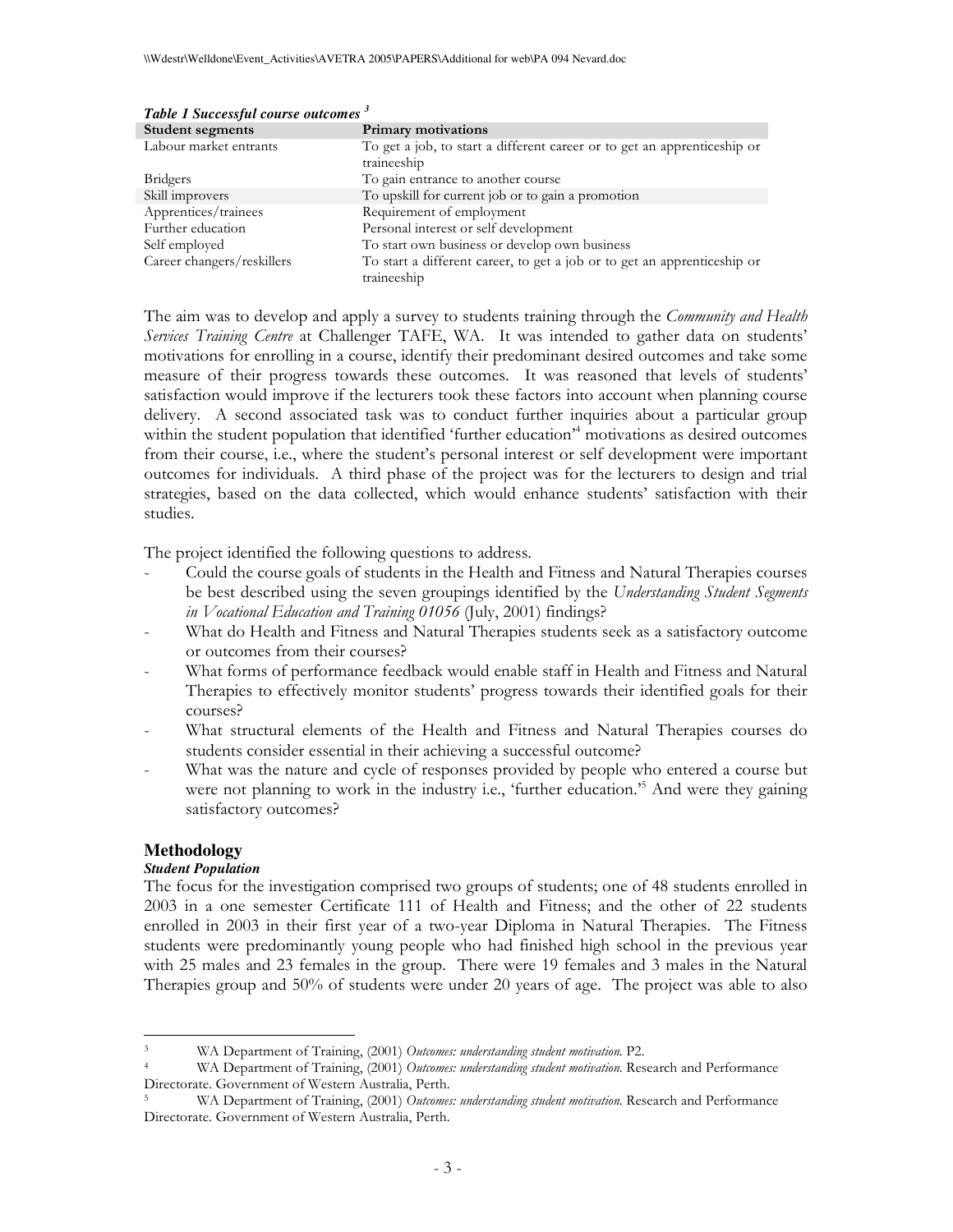use 2001 and 2002 data collected from the 2001 intake of Natural Therapies students so that in some instances they provided a helpful point of comparison with the new 2003 intake.

### **Project structure**

The study was planned in four stages. The first stage was to clarify whether students could be satisfactorily described according to the motives and outcome/s they had identified from items from a survey. It investigated whether the seven descriptors theorised in the Understanding Student *Segments* research would adequately describe the aspirations of the student populations in Fitness and Health and Natural Therapies courses at Challenger TAFE. Stage two identified each student's most desired outcome and then sought to monitor their level of success in progressing towards that goal. Stage three reviewed structures of both courses to clarify whether the features that would assist students in achieving a successful outcome were incorporated in the course. Stage four was then to trial and report on modifications devised within each course.

### Developing a reliable survey tool

The project aimed to develop a survey tool that was sufficiently dependable that it would identify students' course motivations and aspirations and monitor their level of success in progressing towards their preferred outcomes. Through trial and error, the format devised evolved to a survey that could be periodically reapplied to the group to measure change. The advantage of using a survey is that it is a familiar tool that teaching staff can readily administer. One disadvantage of this approach is that students can become survey 'resistant' so the response rate may be low or the results progressively less reliable. Another challenge for the teaching staff, that became evident, was that the surveys set up increased expectations in the students that their identified concerns or requirements would be addressed. This consequently influenced the time frames in which teaching staff could respond to concerns and still maintain appropriate levels of student satisfaction.

A series of trial surveys was therefore devised and tested with the two groups of students and different kinds of survey items were trialed, based upon the teaching staff's prior experiences of previous students' course expectations. Some items worked and others were rejected after trial. The way in which the items were clustered was also trialed and a number of workable categories evolved. Staff conducted student focus group meetings to gain further clarification on the outcomes students were seeking.

### Interesting observations from administering the surveys

The survey design included a bank of statements and students were asked to identify the most important outcome that they were seeking from their studies. Over time, a database of twentynine statements was generated describing outcomes students generally sought from these courses and students were asked to check those items where the statement described one of their own motivations in undertaking the course or a 'desired outcome' from the course (see attach 1). Conducting a frequency analysis for each student's survey response allowed the staff to identify whether the student's primary motivations and goals fitted most closely with those of:

- a labour market entrant,
- some one bridging to another course,'
- some one seeking to improve their existing industry skills,
- a person whose primary goal was self employment, or
- a person seeking a career change or reskilling.

There was the opportunity to compare the results from the Health and Fitness students with those from the Natural Therapies students. Not surprisingly, the two data sets confirmed that the students' desired outcomes from the two courses differed markedly and desired outcomes for students within each course represented a spread of aspirations and motivations as well. An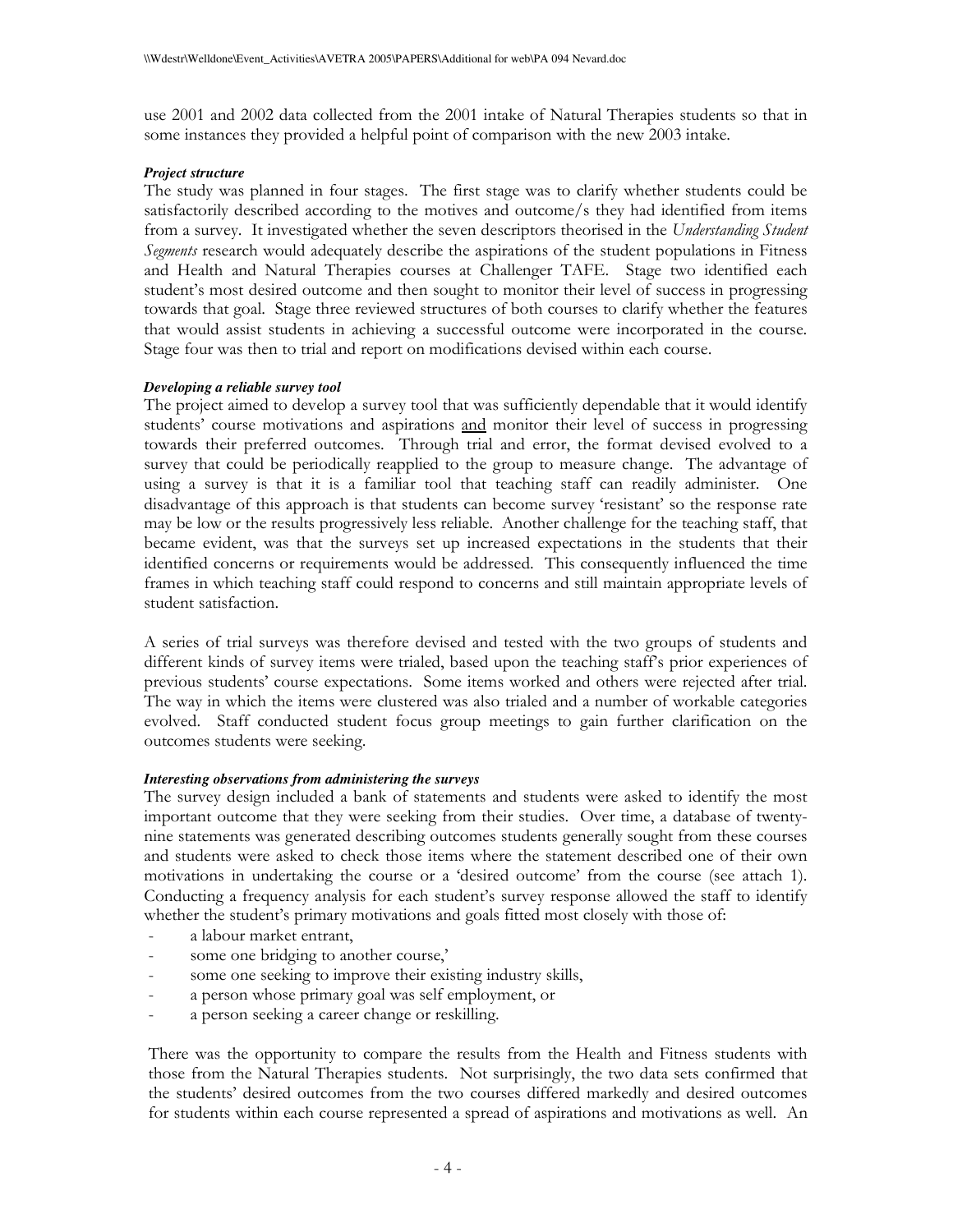early and very interesting observation was that clusters of items the students checked served later as useful indicators for identifying students who were likely to leave the course.

At any given time, the students appeared to demonstrate a wide range of competing (and sometimes contradictory) motives for studying. Their objectives appeared to change over time and were subject to external variables, including personal issues outside of direct course control. Conclusions drawn from the student interview process led staff to opt for the wide number of items students selected from to describe their personal reasons for undertaking the course. Through the trial process they had found that attempting to simplify the survey process by limiting the number of items available seemed to lead to distorted views. A tentative conclusion drawn here, based on the surveys and the subsequent student interviews, is that students require assistance to clarify what they can expect from themselves and their studies. These are metalearning skills and students re-entering education and many students straight from school are inexpert in applying these strategies. The need for meta-learning skills seemed to be featuring as an important aspect of the students' learning processes.

The approach that the staff of the *Community and Health Services Training Centre* therefore took was to have the students identify their predominant reasons for enrolling in their chosen course and then provide them with assistance in their decision-making about their progress and their ambitions/goals. This also alerted staff to a need to consider what was a 'successful' student in terms of the student's desired goals, and indicated a need for staff to revisit their views of what might constitute a successful student. It also provides a compelling reason to consider the function of generic skills in vocational education and training.

The staff had wrongly assumed that the spread of goals identified by the course participants would be relatively consistent for any given student. There was also an assumption that there would be some consistency in views amongst students within one course. It was also thought that any given student would be consistent in responding from one timeframe to the next occasion on which they were asked the same questions, even when the items had been rearranged.

In the early trialing process, each student from both trial groups was encouraged to check all statements that related to their motives for being in the course or the outcomes they were seeking. Some weeks later, the survey was repeated in a slightly different format but using the same items. Levels of consistency from the first application of the survey to the second were very low. Interestingly, and perhaps frustratingly, the respondent who displayed the highest level of consistency in responding (66%) from the first administration of the survey to the second actually left the course to address other more compelling life priorities! Consistency in a student's views of a desirable outcome from the course was not emerging as a reliable indicator for a student's success within the course. In fact, the students' responses, overall, demonstrated very low levels of consistency in terms of checking the same item on two occasions and where the only change to the items was how they had been set out in the survey. The range in consistency across both groups of students was 66 percent at the high end with 22 percent being the lowest score.

## Course goals: *Health and Fitness* students and the seven groupings<sup>6</sup>

Table 2 notes the number and percentage of responses that conformed with outcomes consistent with those associated with students seeking to be employed in the Health and Fitness industry. These responses were from students who shared similar reasons for undertaking the course and

WA Department of Training, (2001) Outcomes: understanding student motivation.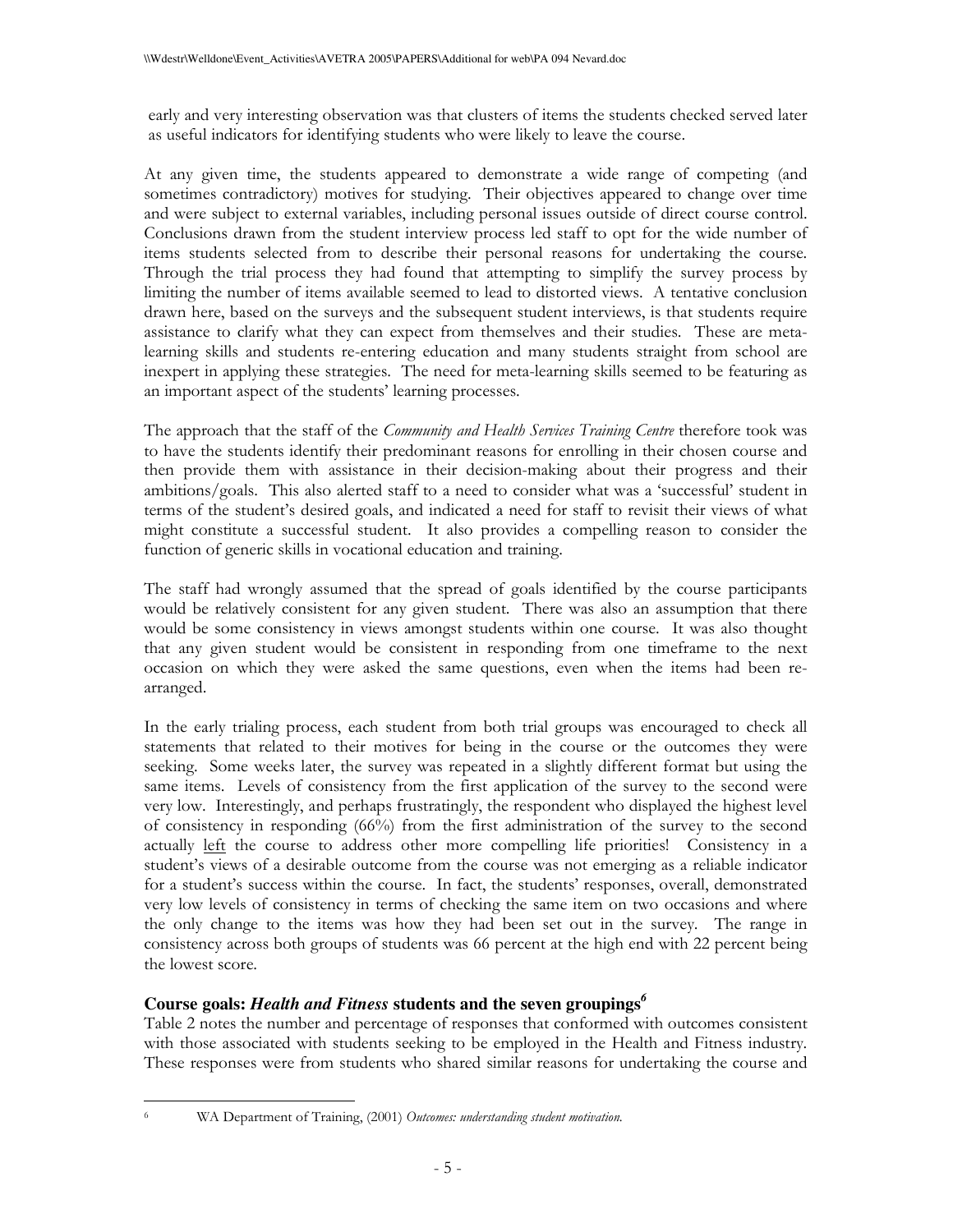similar desired outcomes. This became a helpful organisational tool later for staff devising strategies to address student needs.

## Table 2 OUTCOME TO ENTER THE LABOUR MARKET

Number and percentage of Health and Fitness students responding to each item

| Motivations and outcomes two groups                                | <b>H&amp;F</b> 01 | H&F 03      |
|--------------------------------------------------------------------|-------------------|-------------|
|                                                                    | $N=48$            | $N=13$      |
| Wanted to pursue a specific career                                 | 34 $(70\%)$       | 1(8%)       |
| Have always wanted to work in this area                            | 32 $(67%)$        | 7(54%)      |
| The qualification is a requirement of the job                      | 16 $(33\%)$       | 11 $(85\%)$ |
| I thought this was the best way of getting a job                   | 16 $(33\%)$       | $1(8\%)$    |
| I wanted to be qualified in an area and have some status.          | 29 (60%)          | 6 $(46\%)$  |
| I wanted to study something that would enable me to be financially | 16 $(33\%)$       | 8 (61%)     |
| independent                                                        |                   |             |
| Chose this course because I did not have University entrance.      | 14 $(29%)$        | 2(15%)      |

The Health and Fitness students were predominantly young people who had finished high school in the previous year with 25 males and 23 females in the group so it was anticipated that students shared similar motives and were seeking similar outcomes. In fact, this was far from the truth. The students' desired outcomes were relatively diverse. Without the benefit of the survey results, staff would have assumed the group was relatively homogeneous and would have focused on employment outcomes i.e., they would have assumed the students conformed with the profile of 'typical' *Labour market entrants*. The responses (see Table 3) also indicated that the students were seeking outcomes relating to furthering their education more generally. Based upon the spread of desired outcomes, a decision was made to broaden the course focus to address the students' wider expectations of the studies.

### Table 3 OUTCOME TO FURTHER THEIR EDUCATION Responses frequently selected by Health and Fitness participants

| To gain further education                                                                                 | <b>H&amp;F</b> 01 | H&F 03       |
|-----------------------------------------------------------------------------------------------------------|-------------------|--------------|
| I had a general desire to learn and a desire for intellectual stimulation                                 | 16 $(33\%)$       | $\mathbf{0}$ |
| It seemed to be a very useful way of using my time                                                        | 16 $(33\%)$       | 5(38%)       |
| I wanted to do something for myself that would improve me as a<br>person                                  | 21 $(43%)$        | $\bf{0}$     |
| I felt going to TAFE was positive use of my time with the added<br>advantage of giving me a qualification | 25(52%)           | 4 $(31\%)$   |
| Chose this course because it looked the most interesting                                                  | 21 $(43%)$        | 4 $(31\%)$   |
| I wanted to improve my own feelings of self worth and my belief<br>that I could accomplish something      | 16 $(33\%)$       | 6 $(46\%)$   |
| Did not want to have to sit TEE.                                                                          | 16 $(33\%)$       | 1(8%)        |
| Lack of opportunity with my current life direction.                                                       | 3 ( $6\%$ )       | $\bf{0}$     |
| Dissatisfied with my current life direction #                                                             | 6 $(12.5\%)$      | $\bf{0}$     |
| I was at a stage in my life where I wanted to make a significant<br>change                                | $9(19\%)$         | $\bf{0}$     |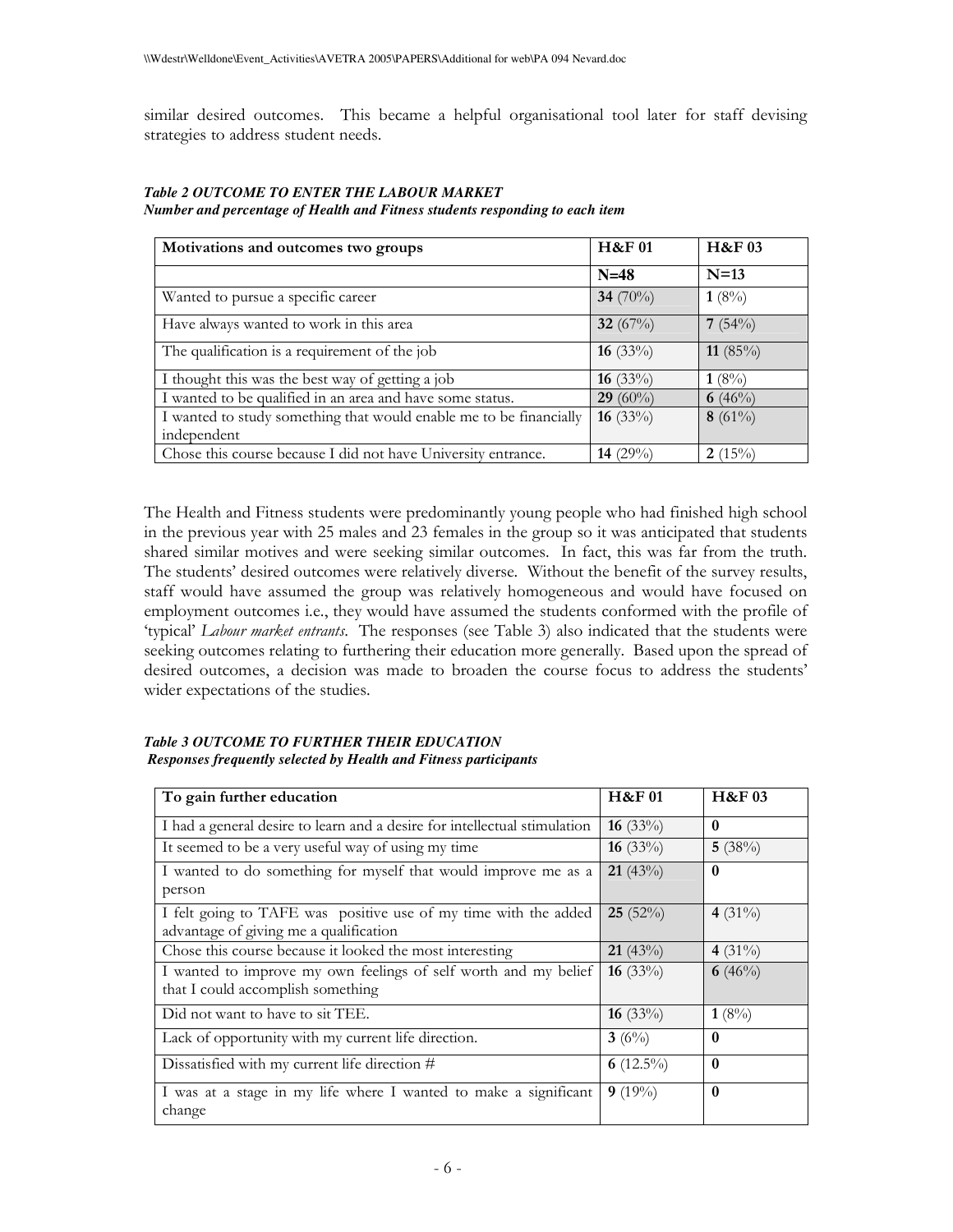In terms of reasons for students' enrolling, the staff sought to identify any features that would distinguish continuing students from the non-continuing students. The staff sought patterns in the selection of items that might predict the likelihood of a student leaving or staying. Table 4 shows seven responses that attracted very different selection patterns between non-continuing students ( $N^{1}=10$ ) and continuing students ( $N^{2}=36$ ) where students could select any number of responses. The items had the potential to be used as indicators of a student's likelihood of completing a course. Interviews with the Health and Fitness students, the survey responses and the staff's informal observations about the students provided a comprehensive view of the student's progress. For example, sixty percent of those who left as compared with thirty-seven percent of those who completed the course had indicated their course selection may have been inadequately researched (Response 1hf). Only 20% of non-continuing and 36% of continuing students (Response 4hf) could identify that the qualification is a requirement of the job. When Responses 1hf and 4hf were considered together then a significant minority of students enrol without a realistic view of the course or where it leads. This reinforced a staff suspicion that a number of the students had enrolled in Certificate 111 Health and Fitness on the basis of very limited information about course content or the industry. This sent a strong message to staff that students were not receiving sufficient information about the course or that the information provided was not being absorbed at the decision-making time. Anecdotal information suggests that as many as one third of the students had never been in a 'commercial' gym yet the course is designed to train gym instructor.

Responses 5hf and 2hf and Responses 6hf and 7hf were deemed to be 'negative drivers' i.e., indicators of potential non-completion because people had enrolled when their first choice was not available or the students had not fully considered what kind of outcome they were wanting from their studies.

| <b>Items selected</b>                                               | Non-continuing<br>$N^{1=10}$ | Continuing $N^2=36$ |
|---------------------------------------------------------------------|------------------------------|---------------------|
| Chose this course because it looked the most<br>1 <sub>hf.</sub>    | $6(60\%)$                    | 14 $(38%)$          |
| interesting.                                                        |                              |                     |
| 2hf. Chose this course because I did not have university            | $4(40\%)$                    | 8(22%)              |
| entrance                                                            |                              |                     |
| <b>3hf.</b> Wanted to start a new career                            | $2(20\%)$                    | $13(36\%)$          |
| 4hf. The qualification is a requirement of the job                  | $2(20\%)$                    | 13 $(36\%)$         |
| <b>5hf.</b> Will enable me to get into other courses that I want to | $9(90\%)$                    | 21 $(58%)$          |
| do at TAFE, University or elsewhere                                 |                              |                     |
| <b>6hf.</b> I felt going to TAFE was a positive use of my time      | $6(60\%)$                    | 17(47%)             |
| with the added advantage of giving me a qualification               |                              |                     |
| <b>7hf.</b> I wanted to improve my own feelings of self worth       | $4(40\%)$                    | $10(29\%)$          |
| and my belief that I could accomplish something                     |                              |                     |

### **Table 4 HEALTH AND FITNESS:**

### Numbers and % in each group selecting Responses 1 to 7

By considering Response items 1 to 7 together, the pattern of a student's responses appeared to work as an indicator of whether a student might leave or stay in the course. It provided a mechanism for targeting students with 'negative drivers' and assisting them to make decisions operating in their interests.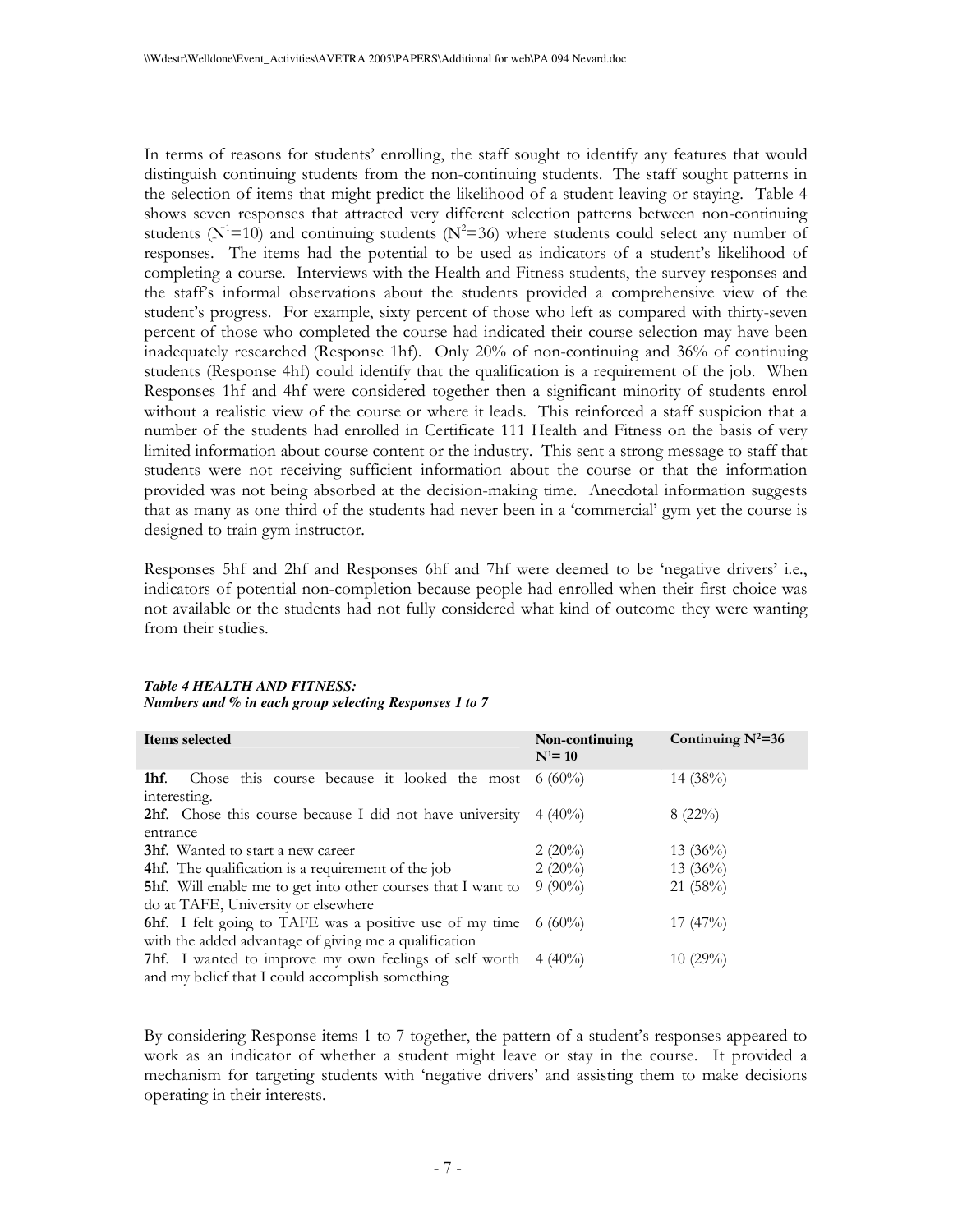

Table 4b HEALTH AND FITNESS Percentage of each group selecting Responses 1 to 7

### Course goals Natural Therapies students and the seven groupings

### Discussion

The student profiles for Natural Therapies differ from those of Health and the Fitness students and this is not surprising given the differences in intake, male to female ratio and age range in each course. There is also a difference in the courses' lengths, with Fitness taking six months and Natural Therapies two years. One important consideration here is whether the character attributes of the students need to be different for students undertaking a two year course in Natural Therapies compared with those willing to devote six months to training in Health and Fitness. The Natural Therapies students' motivations fitted well with the seven segments described in Understanding Student Segments in Vocational Education and Training (see Table 5 below). The Natural Therapies students displayed a broader and more even spread of motivations than was apparent with the Health and Fitness students where Labour Market outcomes dominated. The category of *Career changers / reskillers* was larger in the Natural Therapies than in Health and Fitness

| Motivations and outcomes three groups                                             | <b>NT01</b>       |
|-----------------------------------------------------------------------------------|-------------------|
|                                                                                   | $N=21$            |
| Wanted to pursue a specific career                                                | 9(42%)            |
| Have always wanted to work in this area                                           | 11 $(52\%)$       |
| The qualification is a requirement of the job                                     | 1(5%)             |
| I thought this was the best way of getting a job                                  | 3 $(14\%)$        |
| I wanted to be qualified in an area and have some status.                         | 7(33%)            |
| I wanted to study something that would enable me to be financially<br>independent | 8 (38%)           |
| Chose this course because I did not have University entrance.                     | $\mathbf{0}$ (0%) |

| <b>Table 5 OUTCOME TO ENTER THE LABOUR MARKET</b>                           |
|-----------------------------------------------------------------------------|
| Number and percentage of Natural Therapies students responding to each item |

As with the Health and Fitness students, the Natural Therapy students' responses (see Table 6) also indicated that the students were seeking outcomes relating to furthering their education more generally. Based upon the spread of desired outcomes, a decision was also made within the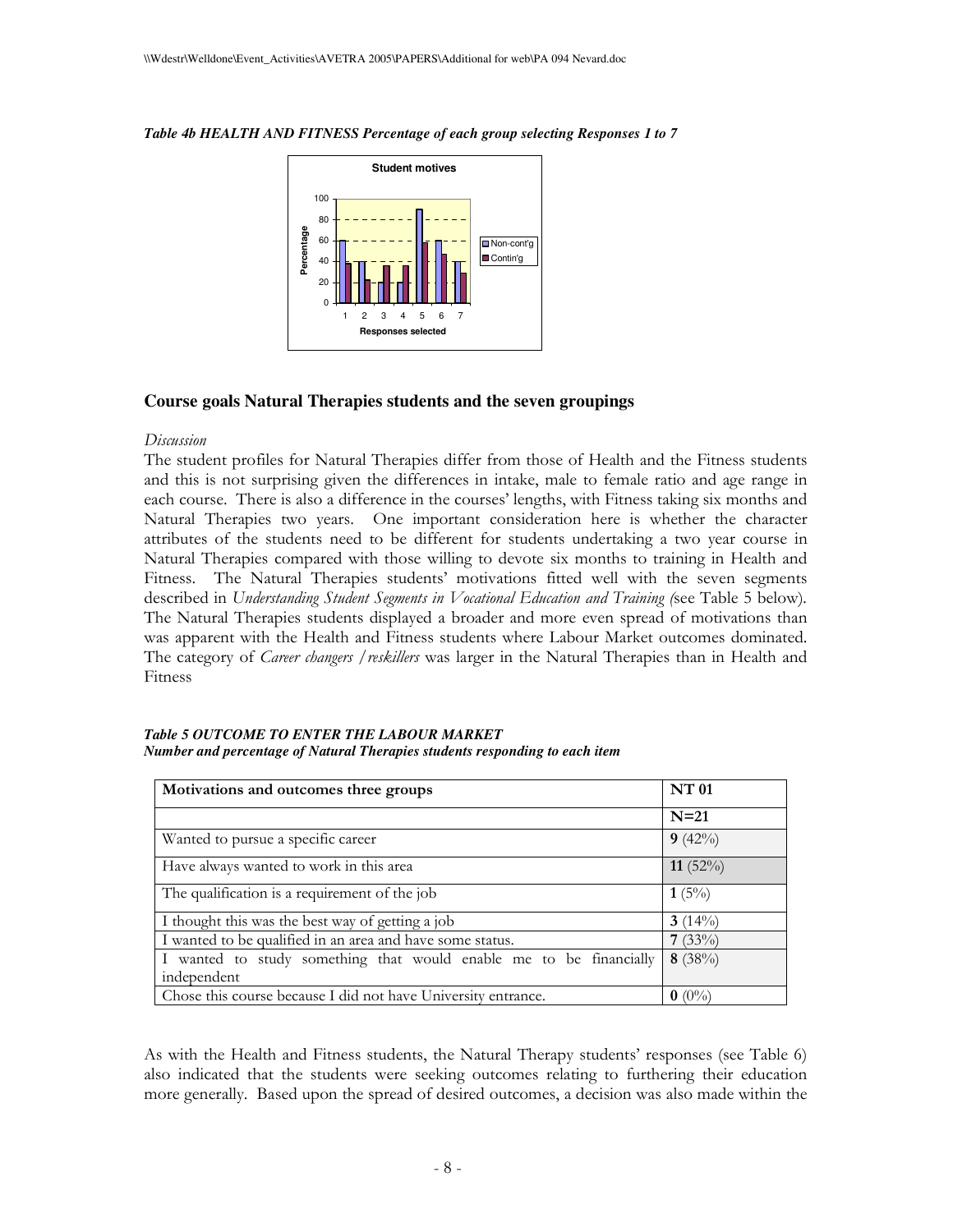Natural Therapies courses to broaden the course focus to address the students' wider expectations.

## Table 6 OUTCOME TO FURTHER THEIR EDUCATION

### Responses frequently selected by Natural Therapies participants

| To gain further education                                                           | <b>NT01</b> |
|-------------------------------------------------------------------------------------|-------------|
| I had a general desire to learn and a desire for intellectual stimulation           | $11(52\%)$  |
| It seemed to be a very useful way of using my time                                  | $2(10\%)$   |
| I wanted to do something for myself that would improve me as a person               |             |
| I felt going to TAFE was positive use of my time with the added advantage of giving | 5 $(24%)$   |
| me a qualification                                                                  |             |
| Chose this course because it looked the most interesting                            |             |
| I wanted to improve my own feelings of self worth and my belief that I could        |             |
| accomplish something                                                                |             |
| Did not want to have to sit TEE.                                                    | $1(5\%)$    |
| Lack of opportunity with my current life direction.                                 | 3 $(14\%)$  |
| Dissatisfied with my current life direction                                         | 4 $(19\%)$  |
| I was at a stage in my life where I wanted to make a significant change             | 12 $(57\%)$ |

Reasons for Natural Therapies students' enrolling also helped to distinguish continuing students from the non-continuing students. The patterns differed from those in Health and Fitness however they were consistent within Natural Therapies. Table 7 shows four responses that attracted different selection patterns between non-continuing and continuing students where students could select any number of responses.

**Table 7 NATURAL THERAPIES:** 

## Numbers and % in each group selecting Responses 1 to 4

| Items selected                                                        | Non-continuing | Continuing $N^2=36$ |
|-----------------------------------------------------------------------|----------------|---------------------|
|                                                                       | $N^{1} = 10$   |                     |
| <b>1nf.</b> Wanted to pursue a specific career                        | 2(28%)         | $9(42\%)$           |
| <b>2nt</b> . Have always wanted to work in this area                  | 2(28%)         | 11 $(52\%)$         |
| 3nt. Growing interest and awareness of new career options.            | $1(14\%)$      | $9(42\%)$           |
| <b>4nf.</b> I wanted to be qualified in an area and have some status. | $1(14\%)$      | 7(33%)              |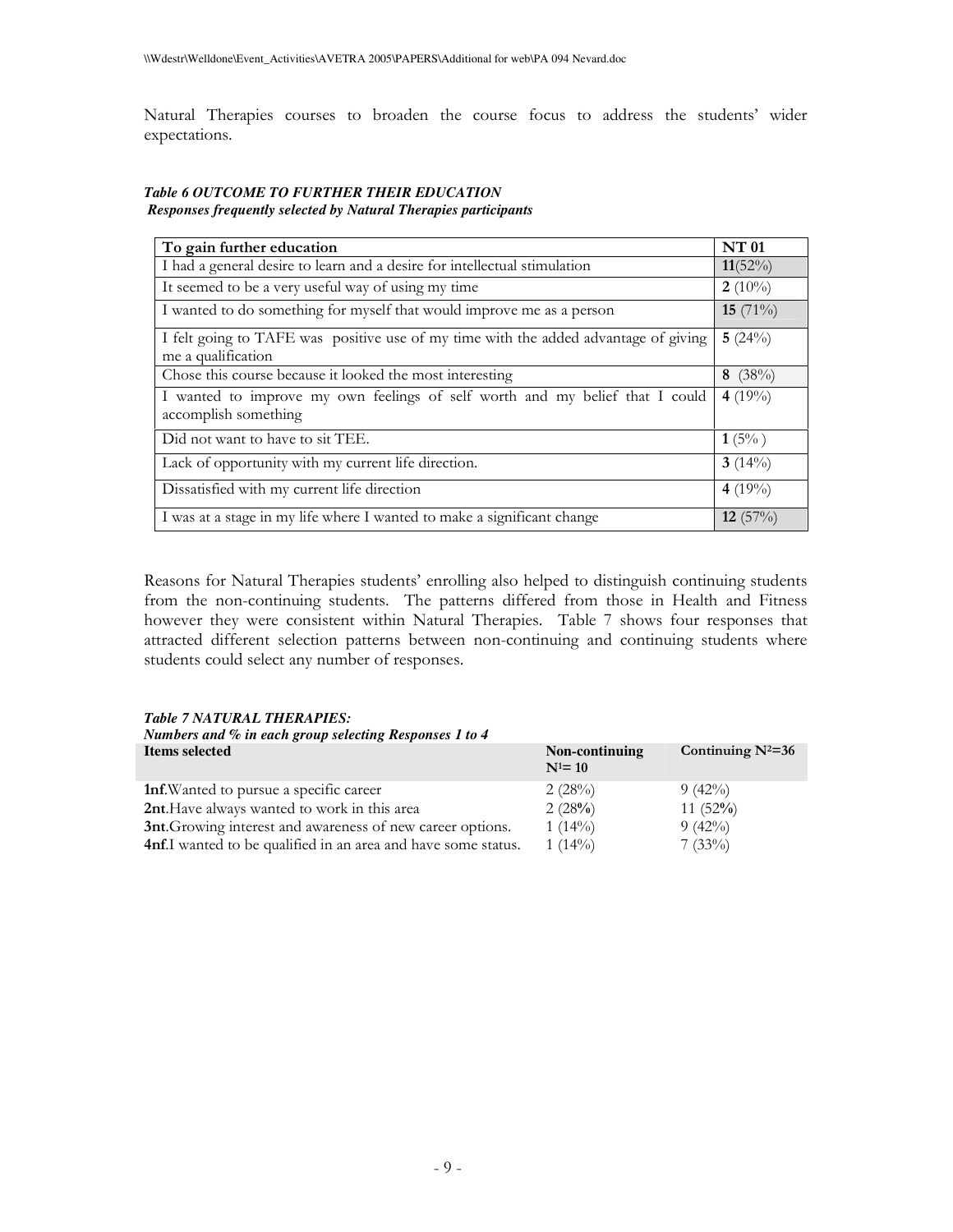

Table 7b NATURAL THERAPIES Percentage of each group selecting Responses 1 to 4

## **Interim conclusions**

The results of the surveys demonstrated that each student exhibits more than one reason for enrolling in a particular course. Additionally, circumstantial data gathered in follow up interviews indicates that for a significant minority of students, motivations for enrolling are likely to shift in intensity and focus over the duration of the course. This intensity and focus appears to be influenced by the students' original reasons for enrolling; their subsequent experiences in the course; and events occurring in their personal lives. This area invites closer inspection as there appears to be a pattern where these shifts in focus may occur at predictable stages in the course.

Particular descriptors used in questionnaire, developed during the trialing periods of the survey, when applied in certain combinations provided a useful predictive tool for identifying students who were at risk of not completing their course. Being able to identify these students has been beneficial for both staff and the students in that establishing a form of intervention with those students has enable them to make decisions about directions or to clarify their desired outcomes much sooner than would have been the case previously.

The survey results indicate that not all students in either Health and Fitness or Natural Therapies were seeking only a labour market outcome from their studies. This has alerted staff to address a wider range of desired outcomes by providing different satisfactory course pathways for their students. The range of outcomes that the students indicated they were seeking was much wider than lecturers would have anticipated. The lecturers concluded that they should restructure their course delivery to provide greater emphasis on assisting students to clarify and address the outcomes they desired from their studies and their broader goals linked with their studies. This was to be part of a skills acquisition process for meta-learning, for example, assisting each student to identify course outcomes that were personally achievable and consistent with any constraints imposed by the industry, the nature of the labour market, the student's life constraints or their levels of self-efficacy.<sup>7</sup>

In relation to the Health and Fitness students, it became evident from both the survey results and discussions with students that many did not have adequate knowledge of the Fitness Industry to make a considered judgment on whether they were suited to or would enjoy working in the industry. The Health and Fitness course was therefore significantly modified to place students in

Marchant, D (n.d.) Self Confidence, Self Efficacy & Self Concept http://www.staff.vu.edu.au/DrDaz/slides/lecture%2018%20self%20confidence%20&%20self%20efficacy/ Accessed 20-8-03.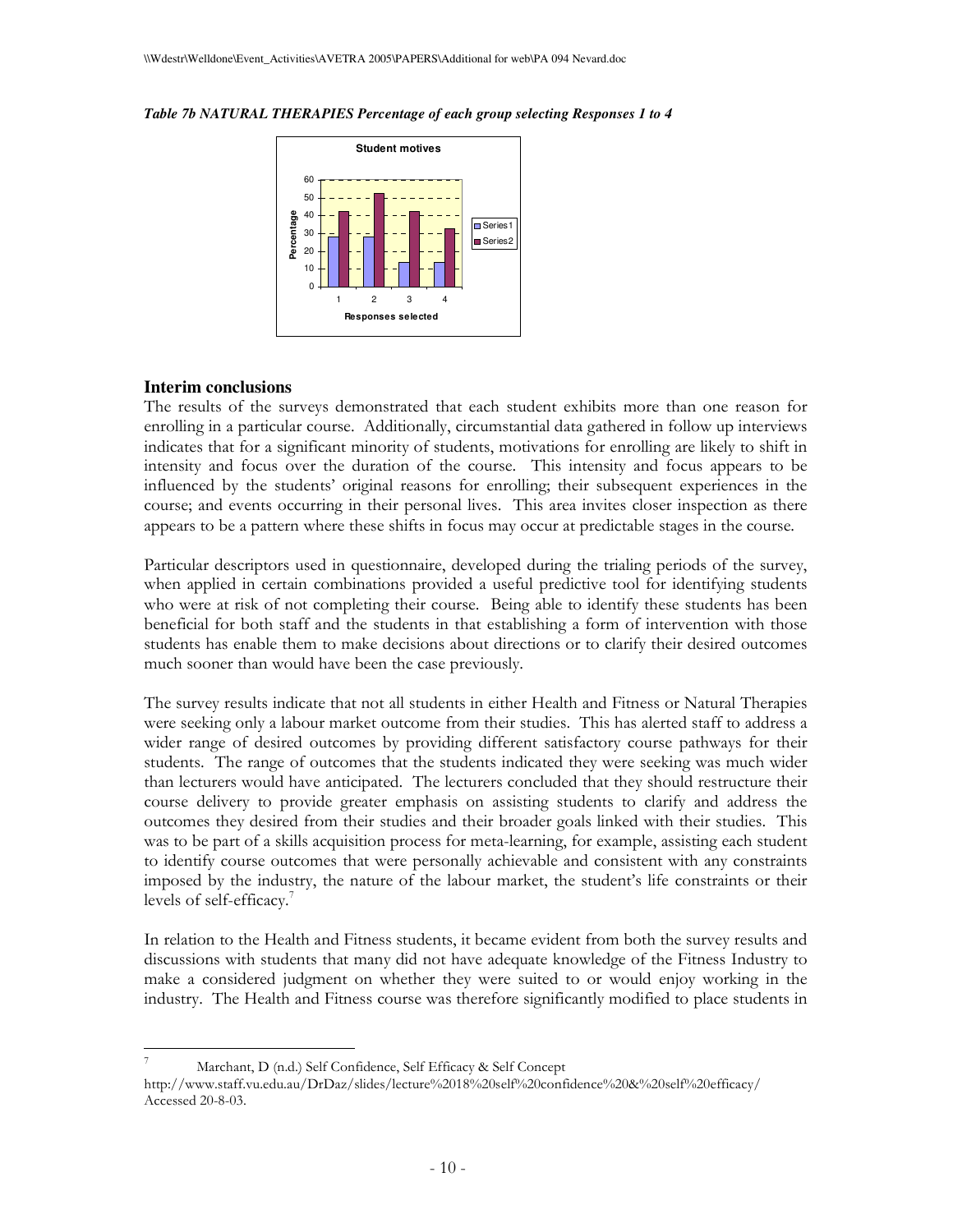a Fitness Club in day two of their course so that they would gain a very early experience of the industry.

Finally, the very process of undertaking this investigation has substantially influenced the way that staff deal with students, and the processes that have been put into place to effect improvements in course processes and delivery. Carrying out the study was equally important for the staff. These outcomes are discussed in a separate paper.